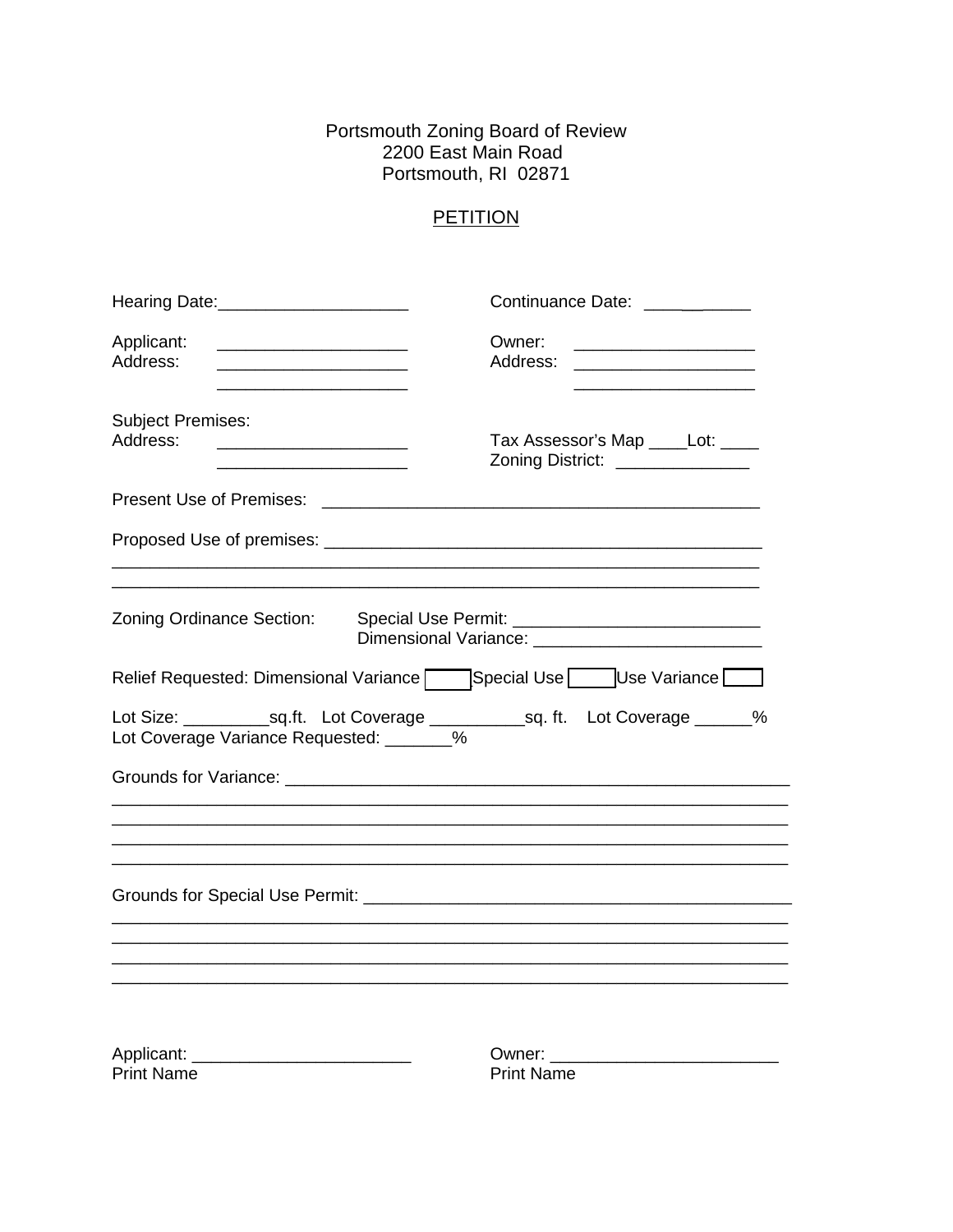#### Portsmouth Zoning Board of Review Dimensional Variance

| <b>Zoning District:</b> |
|-------------------------|
|-------------------------|

Required Setbacks:

|            |  | R-10 R-20 R-30 R-40 R-60      |  |
|------------|--|-------------------------------|--|
| Front Yard |  | 20 ft 30 ft 30 ft 30 ft 50 ft |  |
| Rear Yard  |  | 20 ft 30 ft 30 ft 30 ft 50 ft |  |
| Side Yard  |  | 10 ft 15 ft 20 ft 20 ft 50 ft |  |
|            |  |                               |  |

| <b>Yard Setback</b><br>Location:        | Setback Required:        |  |
|-----------------------------------------|--------------------------|--|
| Proposed Distance to the Property Line: | Ft. Variance Requested : |  |
| Proposed Use:                           |                          |  |
|                                         |                          |  |

| Yard Setback<br>Location:               | Setback Required:        |
|-----------------------------------------|--------------------------|
| Proposed Distance to the Property Line: | Ft. Variance Requested : |
| Proposed Use:                           |                          |

\_\_\_\_\_\_\_\_\_\_\_\_\_\_\_\_\_\_\_\_\_\_\_\_\_\_\_\_\_\_\_\_\_\_\_\_\_\_\_\_\_\_\_\_\_\_\_\_\_\_\_\_\_\_\_\_\_\_\_\_\_\_\_\_\_\_\_\_\_\_

| Yard Setback<br>Location:               | Setback Required:        |
|-----------------------------------------|--------------------------|
| Proposed Distance to the Property Line: | Ft. Variance Requested : |
| Proposed Use:                           |                          |

\_\_\_\_\_\_\_\_\_\_\_\_\_\_\_\_\_\_\_\_\_\_\_\_\_\_\_\_\_\_\_\_\_\_\_\_\_\_\_\_\_\_\_\_\_\_\_\_\_\_\_\_\_\_\_\_\_\_\_\_\_\_\_\_\_\_\_\_\_\_

\_\_\_\_\_\_\_\_\_\_Yard Setback Location: \_\_\_\_\_\_\_\_\_\_ Setback Required: \_\_\_\_\_\_\_\_Ft. Proposed Distance to the Property Line: \_\_\_\_\_\_\_\_\_\_Ft. Variance Requested : \_\_\_\_\_Ft. Proposed Use: \_\_\_\_\_\_\_\_\_\_\_\_\_\_\_\_\_\_\_\_\_\_\_\_\_\_\_\_\_\_\_\_\_\_\_\_\_\_\_\_\_\_\_\_\_\_\_\_\_\_\_\_\_\_\_\_\_ \_\_\_\_\_\_\_\_\_\_\_\_\_\_\_\_\_\_\_\_\_\_\_\_\_\_\_\_\_\_\_\_\_\_\_\_\_\_\_\_\_\_\_\_\_\_\_\_\_\_\_\_\_\_\_\_\_\_\_\_\_\_\_\_\_\_\_\_\_\_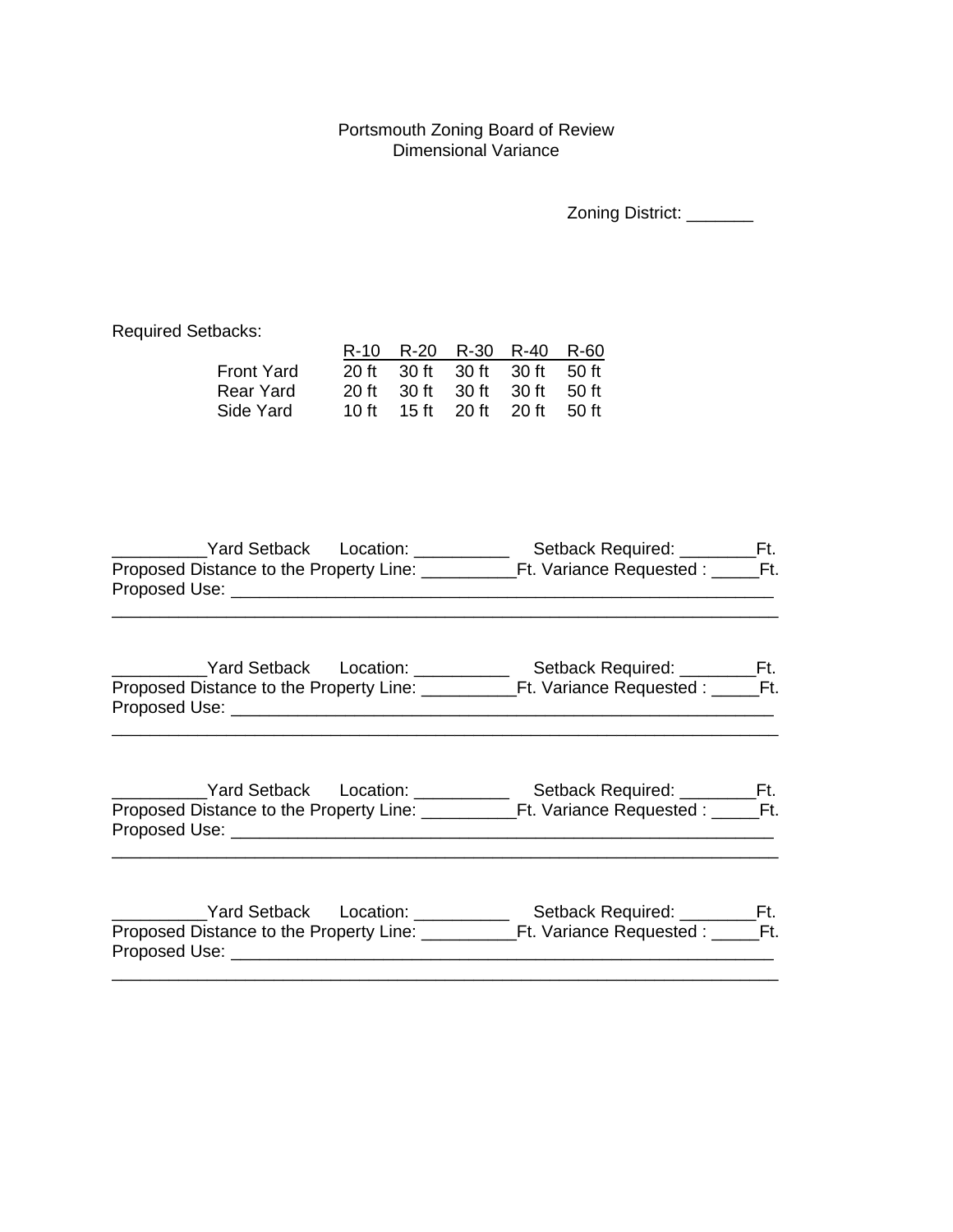#### Portsmouth Zoning Board of Review Lot Coverage

| Existing:                           |                                                      |                                   |                                          |             |      |
|-------------------------------------|------------------------------------------------------|-----------------------------------|------------------------------------------|-------------|------|
| House                               | *Dimensions Sq. Ft.                                  | <b>Deck</b>                       | Dimensions                               | Sq. Ft.     |      |
| Garage                              |                                                      | <b>Bulkhead</b><br><b>Stairs</b>  |                                          |             |      |
| Porch<br>Subtotal                   |                                                      | Shed<br>Subtotal<br>Total Sq. Ft. |                                          |             |      |
| Lot Size                            |                                                      |                                   | Existing Lot Coverage (Sq. Ft./Lot Size) |             | $\%$ |
| <b>Proposed Additions:</b><br>House | *Dimensions Sq. Ft.                                  | <b>Deck</b>                       | Dimensions                               | Sq. Ft.     |      |
| Garage                              |                                                      | Shed                              |                                          |             |      |
| Subtotal                            | Structures to be Removed are Subtracted:             | Subtotal                          |                                          |             |      |
|                                     |                                                      | Total Additional Sq. Ft.          |                                          |             |      |
|                                     | Proposed Additional Lot Coverage (Sq. Ft./Lot Size)  |                                   |                                          | $\sim$ $\%$ |      |
|                                     | Total Sq. Ft. Proposed (Existing Sq. Ft. + Proposed) |                                   |                                          |             |      |
|                                     | Proposed Lot Coverage (Proposed Sq. Ft./Lot Size)    |                                   |                                          |             | $\%$ |
|                                     |                                                      | Variance Requested                |                                          |             | %    |

\* Includes all Overhangs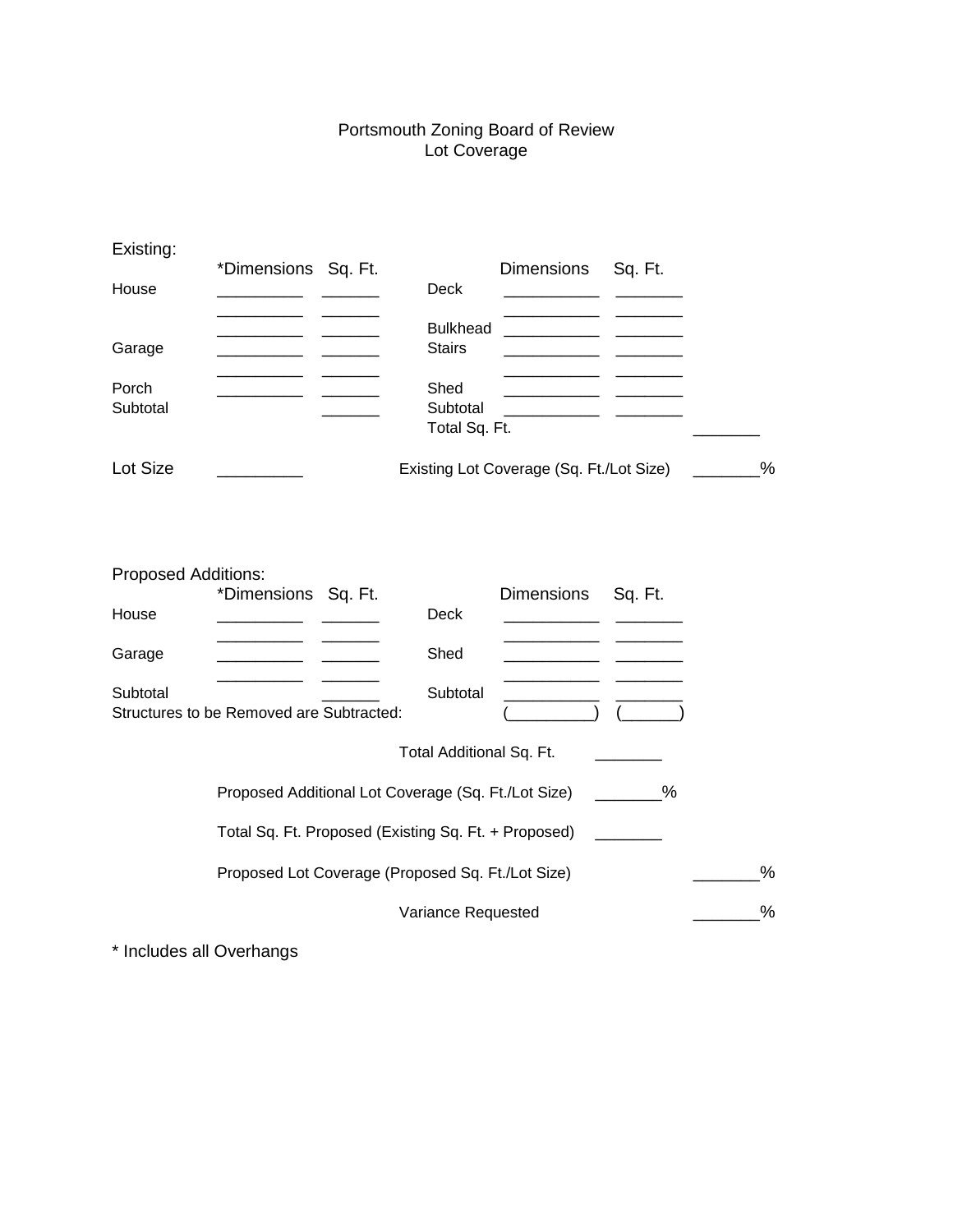Portsmouth Zoning Board of Review 2200 East Main Road P.O. Box 155 Portsmouth, RI 02871

Rules for Filling Petitions and Appeals

# **NO Petition or Appeal will be accepted unless it contains the following:**

- 1. **Site Plan/Plot Plan**: (does not have to be to scale; may be drawn by hand or computer)
	- Show Dimensions of Lot
	- Diagram of all structures (include house, garages, deck, shed, pools, step/stairs)
	- Dimensions of all structures
	- Distances from structures to the lot lines (front, rear, sides)
	- Location of septic system
	- Show street(s) location
	- Indicate "North" arrow on the plan
- 2. **List of abutters**: By name, address, map and lot numbers (include all parcells within 200 ft. of the subject property.

### 3. **Filing fee**

### 4. **Return to**:

 Building Inspector's Office 2200 East Main Road Portsmouth, RI 02871

- 5. **For A Special Use Permit**, no petition will be accepted if not accompanied with the following information:
	- a. A site plan stamped by a R.I. Registered Engineer which includes the following: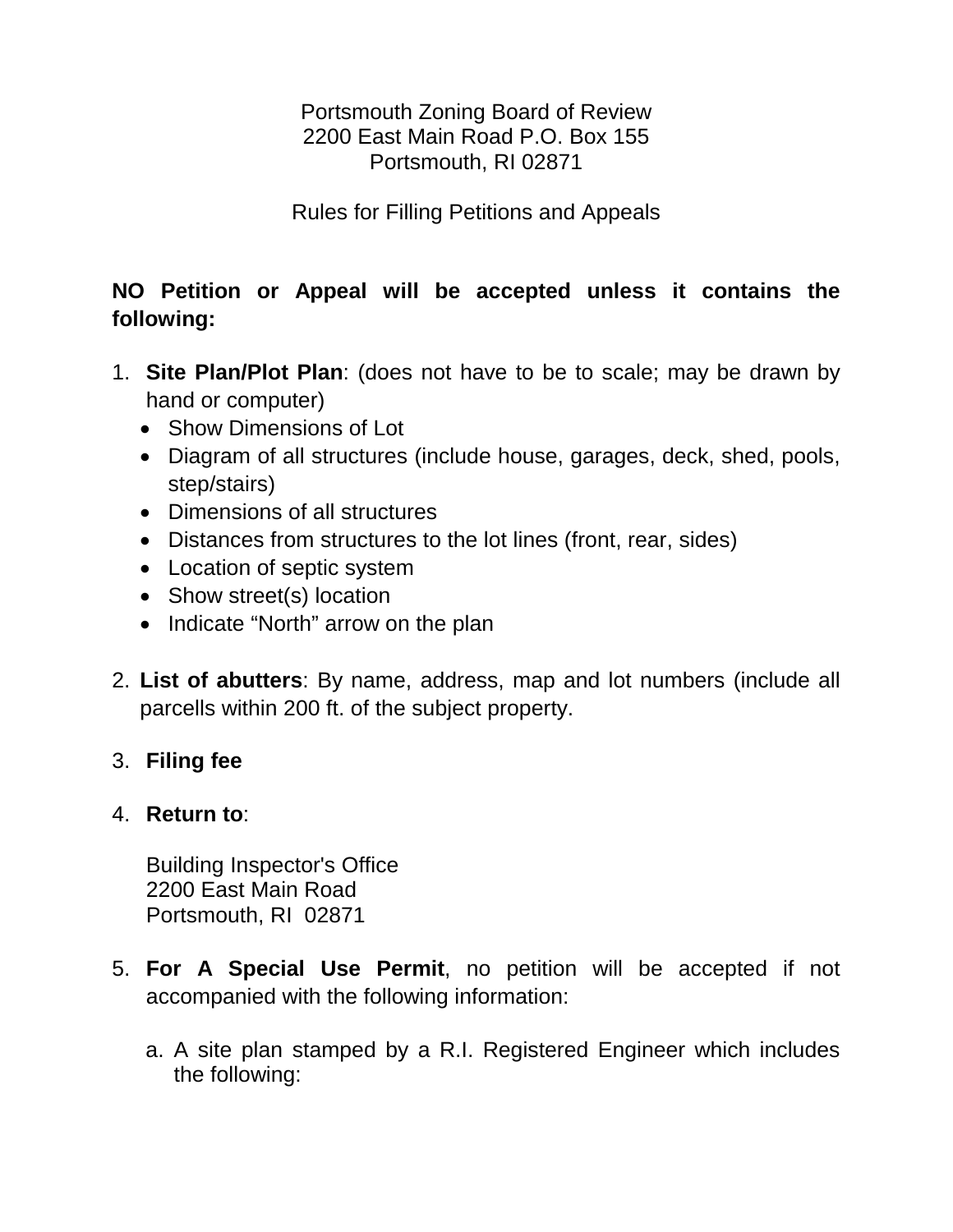- Both existing and proposed contours at two foot intervals
- Size and location of all underground utilities within and abutting the site.
- Location and width of all proposed vehicular and pedestrian interior ways.
- Location and number of parking spaces.
- Location of all buildings by type.
- Location and type of all retention/erosion control areas.
- Show the proposed treatment of all open spaces.
- Location and type of exterior lighting.
- Building elevations and floor plans
- b. Written approval from the Director of the Department of Environmental Management if the proposal were to increase the sewage flow.
- c. Written approval from the Portsmouth Fire Department.
- **6**. When in the opinion of the Zoning Official the above mentioned information is not relevant, the Zoning Official may waive the requirements.
- NOTE: You are encouraged to submit any additional information that you believe is relevant to your petition, such as elevations, floor plans, septic design.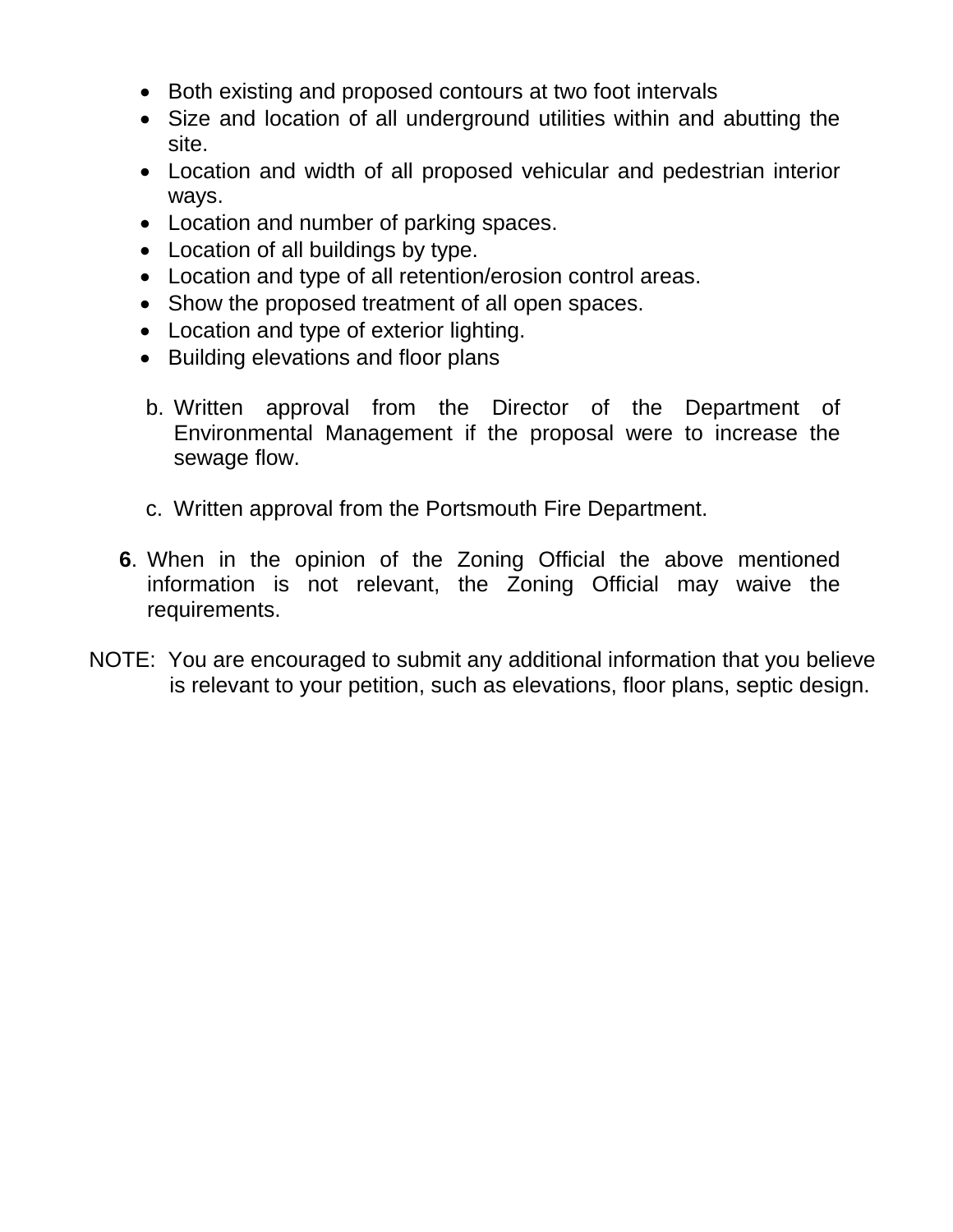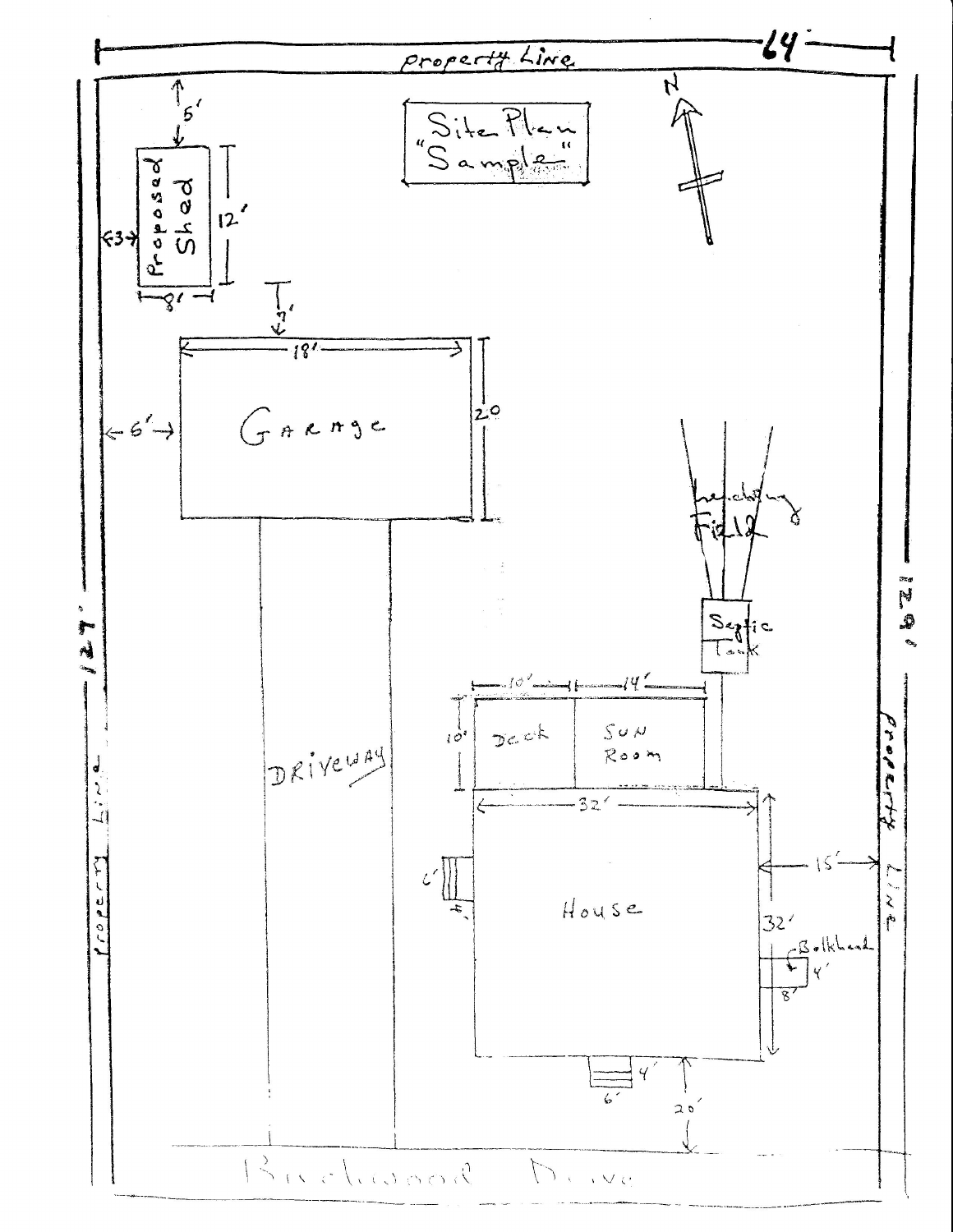### RULES OF PROCEDURE OF THE PORTSMOUTH, RHODE ISLAND BOARD OF REVIEW

Pursuant to the authority and direction of Section 45-24-56, General Laws of Rhode Island, the Board of Review of the Town of Portsmouth, Rhode Island, adopts the following rules of procedure to be used in connection with zoning petitions and appeals:

1. All petitions for dimensional or use variances, requests for special use permits, and appeals of the decisions of the Planning Board and/or the Building Inspection Department shall be filed in accordance with the application procedures established in the Portsmouth Zoning Ordinance. All required documents shall be submitted to the Building Inspection Office by the Friday after the third Thursday of preceding month.

2. The Building Inspection Department shall cause notice of appeals and petitions to be given by publication as required by the General Laws and Rhode Island and by mail to the owners of all property abutting the property that is the subject of the appeal or petition by regular United States mail, postage prepaid.

3. The Board of Review shall meet on the third Thursday of each month. Special meetings may be called by the Chairman or by vote of the board. Regular meetings may be canceled by vote of the board.

4. Petitions and appeals are heard in the order in which they are received in the Building Inspection Office, beginning with those involving residential property and then proceeding to those involving multi-family and commercial property.

5. All persons appearing before the Board of Review shall have the right to be represented by an attorney. However, no person shall be required to have an attorney. If the appellant or petitioner does not appear personally or by an attorney, he may designate in writing some person to present his appeal or petition to the board. The board will hear the petitioner or appellant or his representative and his witnesses, and will then hear abutters and interested parties and their witness. Parties may present additional exhibits during the hearing to clarify, support, or refute testimony.

6. Formal written motions and other pleadings shall not be required.

7. Witnesses presenting testimony about factual matters shall be sworn. Persons desiring to present only argument need not be sworn.

8. Proceedings shall be informal, but orderly. A person presenting a petition or claiming an appeal shall have the burden of convincing the board that he is entitled to the relief sought. All people appearing in favor or in opposition to a petition or appeal shall be given a fair opportunity to be heard.

9. Objections to evidence shall be decided by the Chairman. Any board member may seek a decision by the whole board on any ruling by the chairman.